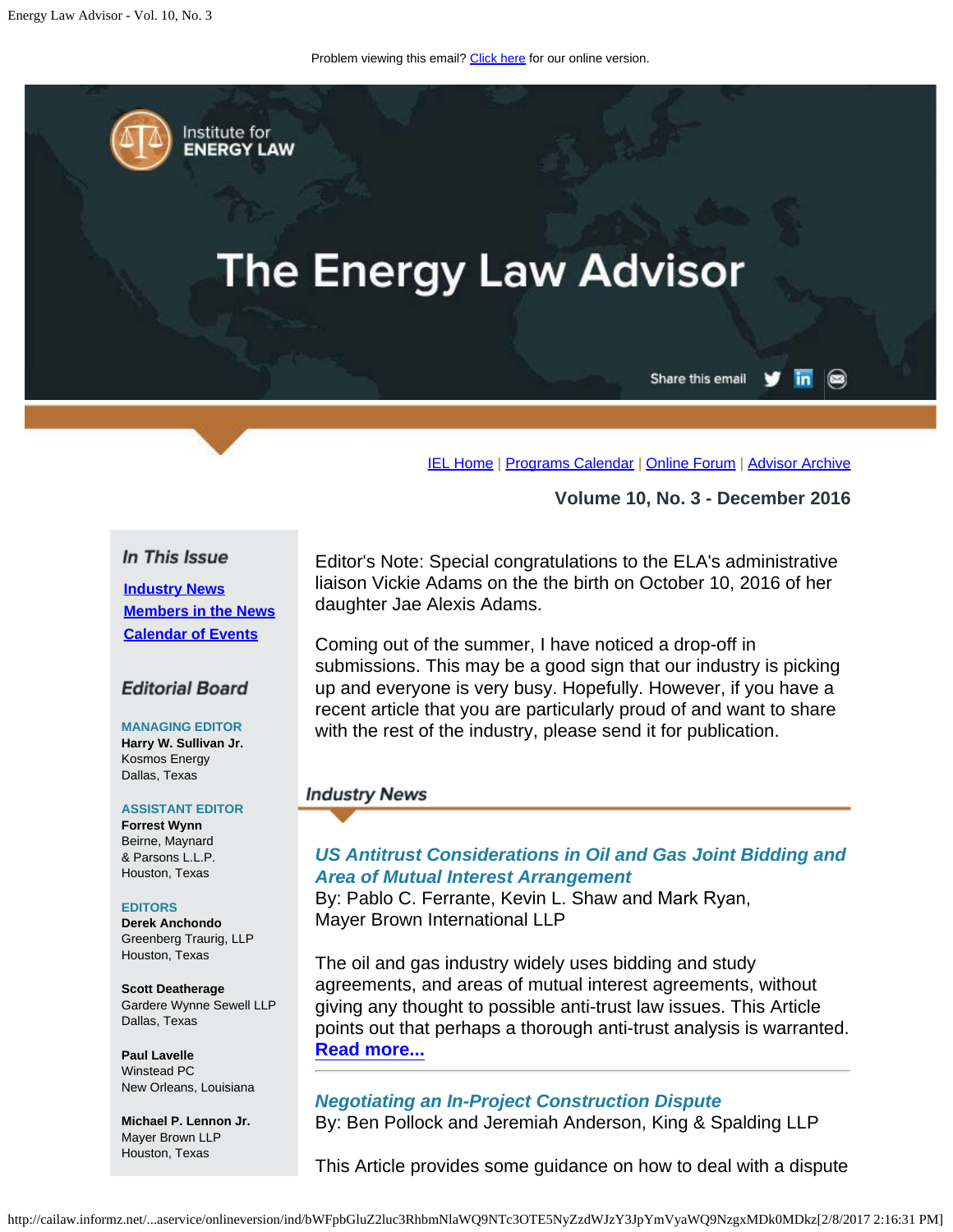#### **Jack Massey**

Sutherland Asbill & Brennan LLP Houston, Texas

**Christina E. Ponig Maccio** DLA Piper LLP (US) Houston, Texas

**Matthew J. Salzman** Stinson Leonard Street LLP Kansas City, Missouri

#### **INSTITUTE FOR ENERGY LAW**

**Lawrence P. Simon, Jr.** Chair, IEL Advisory Board Liskow & Lewis Lafayette, Louisiana

**Jay E. Ray** IEL Director Plano, Texas

#### **Submissions**

**Industry News** Email **[Harry Sullivan](mailto:sullivanhw@aol.com)** and **[Vickie Adams](mailto:vadams@cailaw.org)**.

**Member Announcements** Email **[Vickie Adams](mailto:vadams@cailaw.org)**. Please submit photo with announcement if possible.

© Copyright 2016 - All Rights Reserved

with your contractor while at the same time getting your project completed. **[Read more...](http://www.cailaw.org/media/files/IEL/Publications/2016/negotiating-construction-vol10no3.pdf)**

## **Members in the News**

**Jack Balagia**, vice president and general counsel, Exxon Mobil Corporation (NYSE:XOM), retired effective Nov. 1, 2016, after more than 18 years of service.

The board of directors elected Randall Ebner as vice president and general counsel for Exxon Mobil Corporation.

A native of Austin, Texas, Balagia joined the Exxon Company, USA Law Department in May 1998 in Houston as counsel in the litigation group. He became coordinator for Upstream litigation in 1999 and assistant general counsel in 2004. He was named to his current position in March 2010.

Balagia, who reached the mandatory retirement age of 65 in October, is a member of numerous professional associations, including a member of the Board of Directors of the National Center for State Courts, co-chair of the Civil Justice Reform Group, and vice chair of the University of Texas Law School Foundation Board of Trustees. He was also an IEL Advisory Board Member for many years and is currently a Trustee of The Center for American and International Law, which he was elected in 2010.

Balagia earned his J.D. degree from the University of Texas at Austin School of Law and a bachelor's degree at the University of Texas at Austin.

**Randall Ebner**, who co-chaired the 2016 edition of our Mergers & Acquisitions & Divestiture Conference this past April, joined the Exxon Company, USA Law Department in May 1980 in New Orleans, where he was an attorney in the litigation group. He became coordinator of Upstream litigation in Houston in 1998 and undertook several special assignments before being named chief attorney of ExxonMobil Chemical Company in 2000 and chief attorney of ExxonMobil Gas & Power Marketing Company in 2003.

Ebner was named assistant general counsel for the corporation in 2009.

Born in Jersey City, New Jersey, Ebner earned a J.D. degree from Tulane University in New Orleans, Louisiana, and a bachelor's degree from Bowdoin College in Brunswick, Maine.

Ebner will be speaking at IEL's 68<sup>th</sup> Annual Oil & Gas Law Conference in Houston and at its 1<sup>st</sup> National Young Energy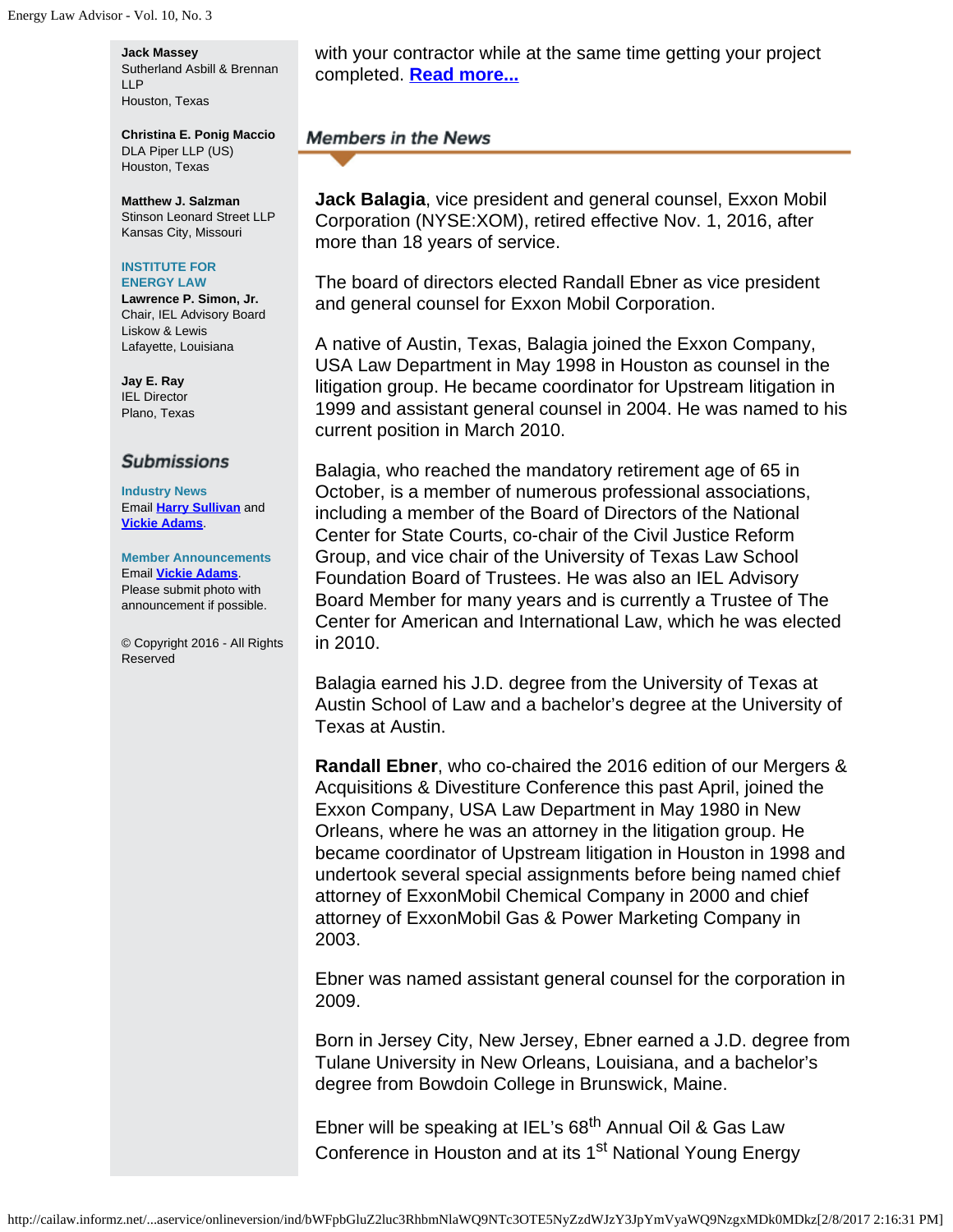Professionals' Conference in New Orleans.

The IEL is excited to welcome a new **Sustaining Member**:

**Akerman LLP**, Houston, TX with Martin Beirne, Brit Brown, Benjamin Escobar, Scott Marrs, Andrew McGill, David Pluchinsky, James Rogers as Advisory Board Representatives.

The IEL is proud to welcome a new **Supporting Member**:

**The Claro Group**, Houston, TX with Casey Ballard, Paul Brooks and Wayne Wilson as their Advisory Board Member Representatives

As well as 2 new **Sponsoring Members**:

- **Bradley Arant Boult Cummings LLP**, Houston, TX, with James Collura as their Advisory Board Member Representative
- **Weaver**, Dallas, TX with Cindy Carradine as their Advisory Board Member Representative

Our newest **Young Energy Professional Members** are:

- **Saadia Bhatty** (Clyde & Co LLP, London, United Kingdom)
- **Sarah Black** (Range Resources Appalachia LLC, Canonsburg, PA)
- **Patrice Childress** (Beck Redden LLP, Houston TX)
- **C. Brendan Cummings** (Tesco Corporation, Houston, TX)
- **Thomas Donaho** (Baker & Hostetler LLP, Houston, TX)
- **Ariel Forbes** (Reed Smith LLP, Pittsburgh, PA)
- **Anthony Giresi** (Giresi Land Services LLC, Marietta, OH)
- **Weston Harper** (William D. Farrar & Associates, PLLC, Flint, TX)
- **William Hearne** (Davidson Summers, APLC, Shreveport, LA)
- **Miles Indest** (Haynes and Boone, LLP, Houston, TX)
- **Lucas Liben** (Reed Smith LLP, Pittsburgh, PA)
- **Julie Murphy** (Colorado Oil and Gas Conservation Commission, Denver, CO)
- **William Petit** (Jackson Gilmour & Dobbs, PC, Houston, TX)
- **Jordan Redmon** (Baker, Donelson, Bearman, Caldwell & Berkowitz, PC, New Orleans, LA)
- **Carrie Schimizzi** (Range Resources Appalachia LLC, Canonsburg, PA)
- **Bjar Shamsadeen** (B.S.S Law, Erbil, Iran)
- **Patricia Solorzano Flores** (Consortium Legal Honduras, Aberdeen, United Kingdom)
- **John Stretcher** (Legacy Reserves, LP, Midland, TX)